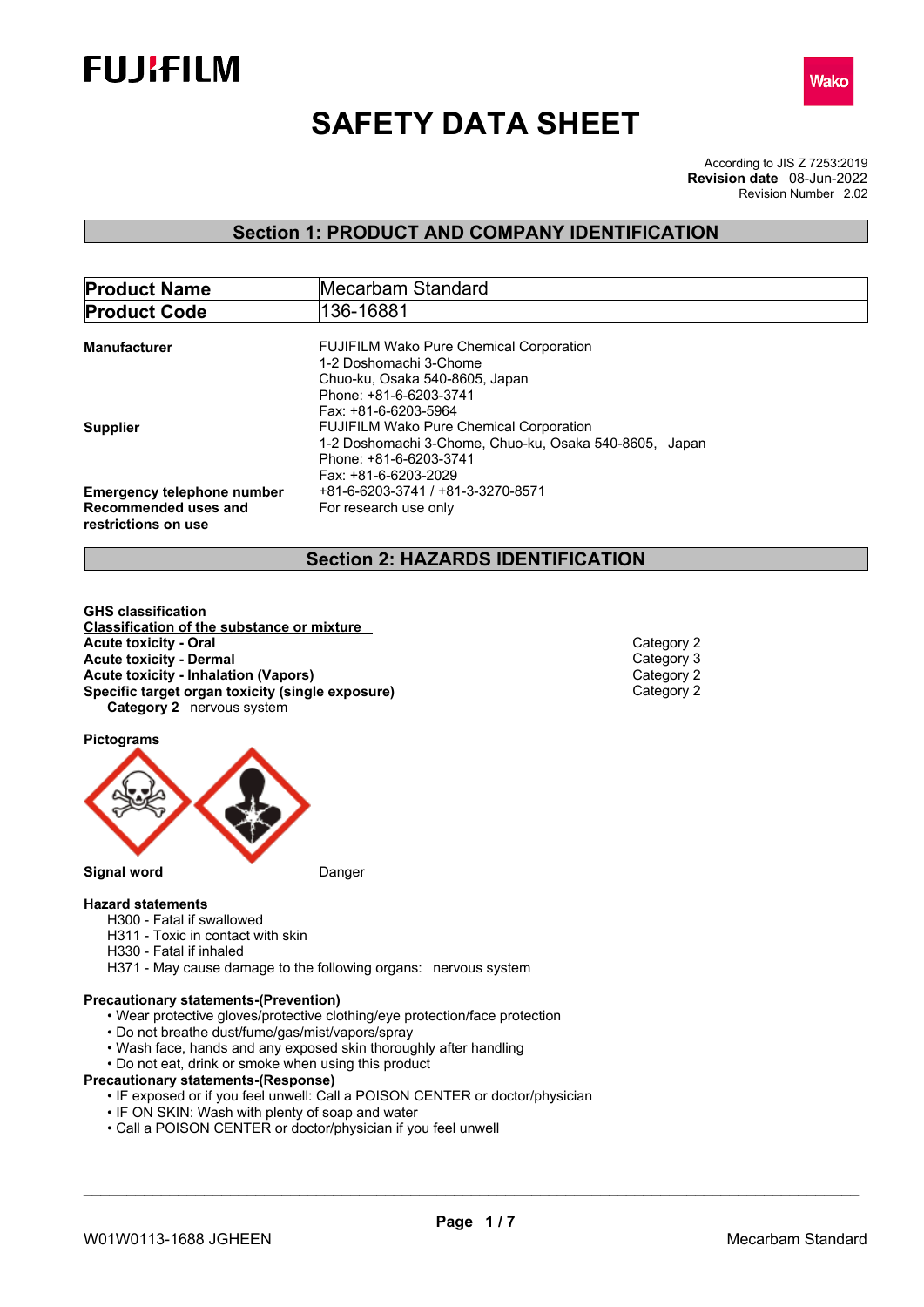- Remove/Take off immediately all contaminated clothing
- Wash contaminated clothing before reuse
- IF SWALLOWED: Immediately call a POISON CENTER or doctor/physician
- Rinse mouth

#### **Precautionary statements-(Storage)**

• Store locked up

**Precautionary statements-(Disposal)**

• Dispose of contents/container to an approved waste disposal plant

#### **Others**

**Other hazards** Not available

### **Section 3: COMPOSITION/INFORMATION ON INGREDIENTS**

**Single Substance or Mixture** Substance

### **Formula** C10H20NO5PS2

| <b>Chemical Name</b>           | Weight-%                                                               | <b>Molecular weight</b> | <b>ENCS</b> | <b>ISHL No.</b>                             | <b>CAS RN</b> |  |
|--------------------------------|------------------------------------------------------------------------|-------------------------|-------------|---------------------------------------------|---------------|--|
| Mecarbam                       | 98.0                                                                   | 329.37                  | N/A         | $-80$<br>$\overline{\phantom{a}}$<br>–∠–\ 1 | 2595-54-2     |  |
| Note on<br><b>ISHL</b><br>No.: | the<br>ns announced chemical s<br>ш<br>substances.<br>. means<br>table |                         |             |                                             |               |  |

**Impurities and/or Additives:** Not applicable

### **Section 4: FIRST AID MEASURES**

#### **Inhalation**

Remove to fresh air. If symptoms persist, call a physician.

**Skin contact**

Wash off immediately with soap and plenty of water. If symptoms persist, call a physician.

**Eye contact**

IF IN EYES: Rinse cautiously with water for several minutes. Remove contact lenses, if present and easy to do. Continue rinsing. Immediate medical attention is required.

#### **Ingestion**

Rinse mouth. Never give anything by mouth to an unconscious person. Call a physician or poison control center immediately. Do not induce vomiting without medical advice.

#### **Protection of first-aiders**

Use personal protective equipment as required.

**Section 5: FIRE FIGHTING MEASURES**

#### **Suitable extinguishing media**

Water spray (fog), Carbon dioxide (CO2), Foam, Extinguishing powder, Sand

#### **Unsuitable extinguishing media**

### No information available

**Specific hazards arising from the chemical product** Thermal decomposition can lead to release of irritating and toxic gases and vapors.

**Special extinguishing method**

#### No information available

#### **Special protective actions for**

#### **fire-fighters**

Use personal protective equipment as required.Firefighters should wear self-contained breathing apparatus and full firefighting turnout gear.

### **Section 6: ACCIDENTAL RELEASE MEASURES**

**Personal precautions, protective equipment and emergency procedures**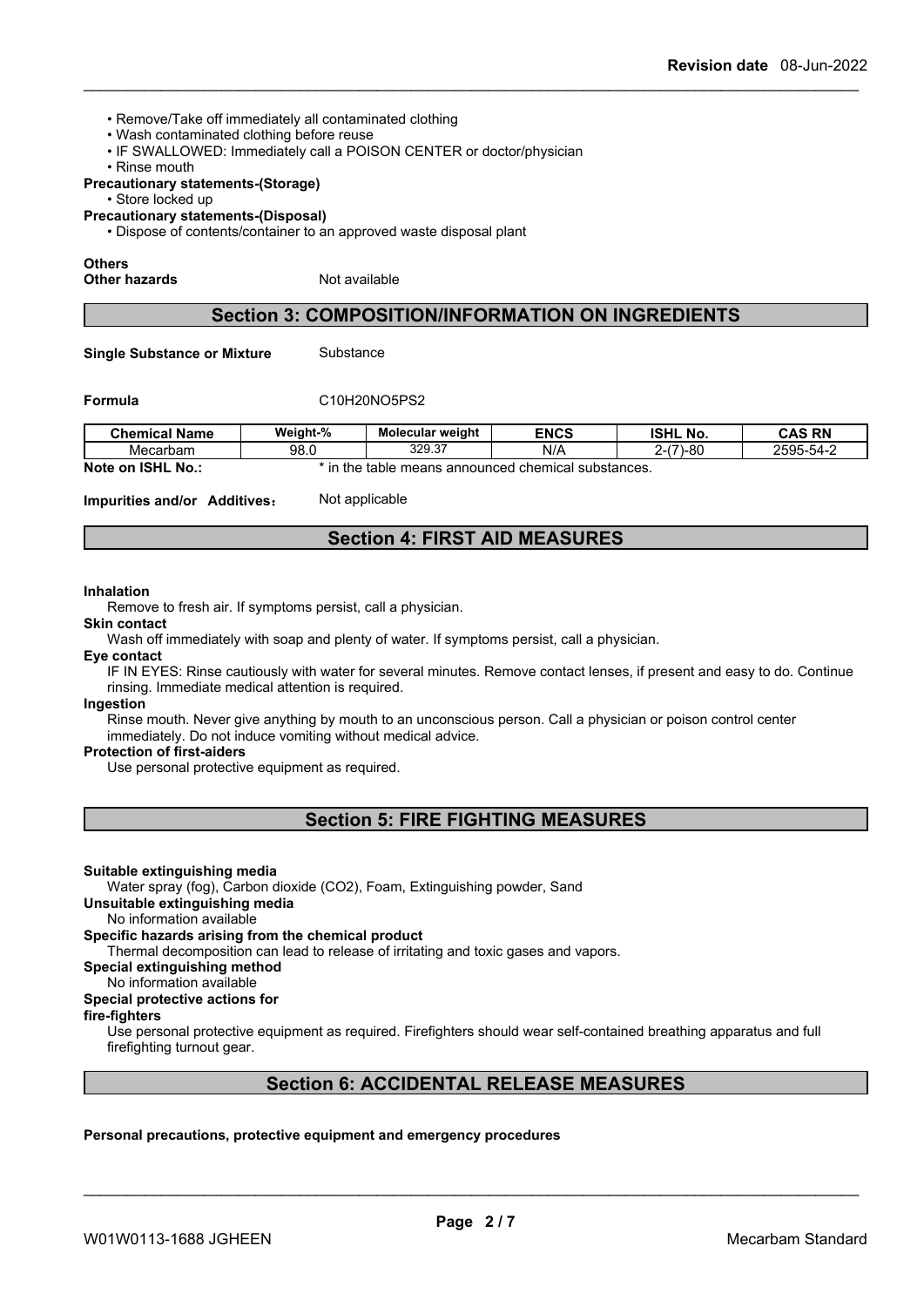For indoor, provide adequate ventilation process until the end of working. Deny unnecessary entry other than the people involved by, for example, using a rope. While working, wear appropriate protective equipments to avoid adhering it on skin, or inhaling the gas. Work from windward, and retract the people downwind.

#### **Environmental precautions**

To be careful not discharged to the environment without being properly handled waste water contaminated.

**Methods and materials for contaminent and methods and materials for cleaning up**

Absorb dry sand, earth, sawdust and the waste. Collect empty container that can be sealed.

**Recoverly, neutralization**

No information available

#### **Secondary disaster prevention measures**

Clean contaminated objects and areas thoroughly observing environmental regulations.

### **Section 7: HANDLING AND STORAGE**

#### **Handling**

#### **Technical measures**

Highly flammable. Avoid contact with high temperature objects, spark, and strong oxidizing agents. Use with local exhaust ventilation.

#### **Precautions**

Do not rough handling containers, such as upsetting, falling, giving a shock, and dragging Prevent leakage, overflow, and scattering. Not to generate steam and dust in vain. Seal the container after use. After handling, wash hands and face, and then gargle In places other than those specified, should not be smoking or eating and drinking Should not be brought contaminated protective equipment and gloves to rest stops Deny unnecessary entry of non-emergency personnel to the handling area

#### **Safety handling precautions**

Take necessary action to avoid static electricity discharge (which might cause ignition of organic vapors). Use personal protective equipment as required. Avoid contact with skin, eyes or clothing.

#### **Storage**

#### **Safe storage conditions**

| oare storage conuntions   |
|---------------------------|
| <b>Storage conditions</b> |

**Keep container protect from light tightly closed. Store in a cool (2-10 °C) place. Packed** with an inert gas. Store locked up.

**Safe packaging material** Glass<br>**ompatible substances** Strong oxidizing agents **Incompatible** substances

### **Section 8: EXPOSURE CONTROLS/PERSONAL PROTECTION**

#### **Engineering controls**

In case of indoor workplace, seal the source or use a local exhaust system. Provide the safety shower facility, and handand eye-wash facility. And display their position clearly.

**Exposure limits** This product, as supplied, does not contain any hazardous materials with occupational exposure limits established by the region specific regulatory bodies.

## **Personal protective equipment**<br>**Respiratory protection** Protective mask **Respiratory protection**<br>Hand protection **Skin and body protection** Long-sleeved work clothes

**Protective gloves Eye protection** protective eyeglasses or chemical safety goggles

#### **General hygiene considerations**

Handle in accordance with good industrial hygiene and safety practice.

### **Section 9: PHYSICAL AND CHEMICAL PROPERTIES**

**Form Color** Slightly yellow - brown **Appearance** liquid **Odor** no data available **Melting point/freezing point** 9 °C **Boiling point, initial boiling point and boiling range** no data available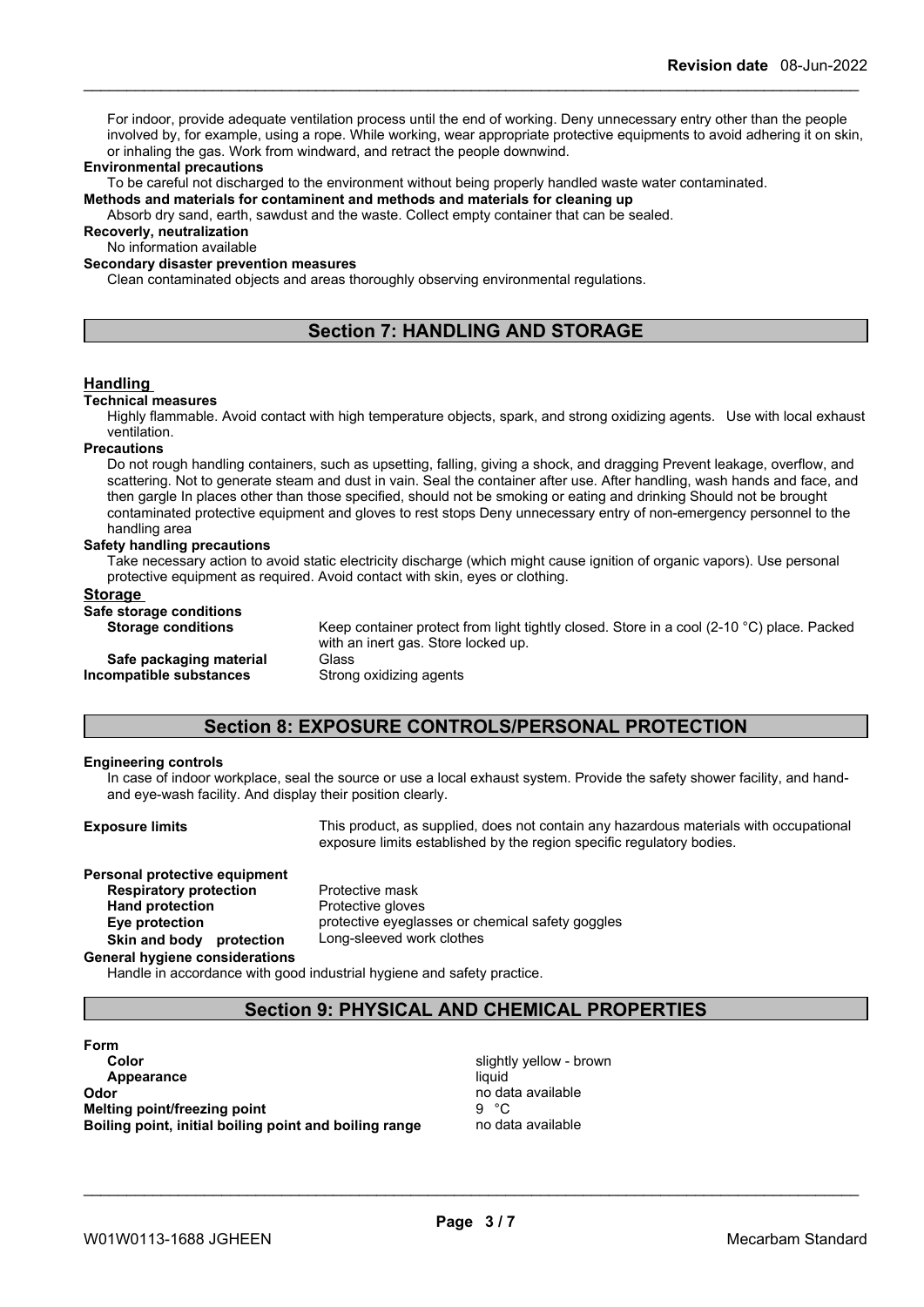| <b>Flammability</b><br><b>Evaporation rate:</b><br>Flammability (solid, gas):<br>Upper/lower flammability or<br>explosive limits                                                | no data available<br>no data available<br>no data available                                                                                                                                           |
|---------------------------------------------------------------------------------------------------------------------------------------------------------------------------------|-------------------------------------------------------------------------------------------------------------------------------------------------------------------------------------------------------|
| Upper:                                                                                                                                                                          | no data available                                                                                                                                                                                     |
| Lower:                                                                                                                                                                          | no data available                                                                                                                                                                                     |
| <b>Flash point</b><br>Auto-ignition temperature:<br>Decomposition temperature:<br>рH<br>Viscosity (coefficient of viscosity)<br><b>Dynamic viscosity</b><br><b>Solubilities</b> | no data available<br>no data available<br>no data available<br>no data available<br>no data available<br>no data available<br>Ethanol, acetone: soluble, water: practically insoluble.or<br>insoluble |
| n-Octanol/water partition coefficient: (log Pow)<br>Vapour pressure<br><b>Specific Gravity / Relative density</b><br>Vapour density<br><b>Particle characteristics</b>          | no data available<br>no data available<br>1.2<br>no data available<br>no data available                                                                                                               |

### **Section 10: STABILITY AND REACTIVITY**

### **Stability**

**Reactivity no data available** 

**Chemical stability** May be altered by light.

**Hazardous reactions** None under normal processing

**Conditions to avoid**

Extremes of temperature and direct sunlight, Heat, flames and sparks, static electricity, spark

**Incompatible materials**

**Acute toxicity**

Strong oxidizing agents

**Hazardous decomposition products**

Carbon monooxide (CO), Carbon dioxide (CO2), Nitrogen oxides (NOx), Sulfur oxides (SOx), Phosphorus oxide

### **Section 11: TOXICOLOGICAL INFORMATION**

| <b>ACUTE TOXICITY</b> |                               |                                                                |                        |
|-----------------------|-------------------------------|----------------------------------------------------------------|------------------------|
| <b>Chemical Name</b>  | Oral LD50                     | Dermal LD50                                                    | <b>Inhalation LC50</b> |
| Mecarbam              | (Rat)<br>$23 \text{ mg/kg}$ ( | (Rabbit)<br>229 mg/kg<br>380 ma/ka<br>⊺Rat                     | $0.9$ mg/L 4 h         |
|                       |                               |                                                                |                        |
| <b>Chemical Name</b>  | Acute toxicity -oral-source   | Acute toxicity -dermal- source Acute toxicity -inhalation gas- |                        |

| <b>Chemical Name</b> | Acute toxicity -oral-source<br>information | information              | Acute toxicity -dermal- source Acute toxicity -inhalation gas-<br>source information |
|----------------------|--------------------------------------------|--------------------------|--------------------------------------------------------------------------------------|
| Mecarbam             | Based on the NITE GHS                      | Based on the NITE GHS    | Based on the NITE GHS                                                                |
|                      | Iclassification results.                   | Iclassification results. | lclassification results.                                                             |

| <b>Chemical Name</b> | <b>Acute toxicity -inhalation</b><br>vapor-source information | source information       | <b>Acute toxicity -inhalation dust-Acute toxicity -inhalation mist-</b><br>source information |
|----------------------|---------------------------------------------------------------|--------------------------|-----------------------------------------------------------------------------------------------|
| Mecarbam             | Based on the NITE GHS                                         | Based on the NITE GHS    | Based on the NITE GHS                                                                         |
|                      | Iclassification results.                                      | Iclassification results. | Iclassification results.                                                                      |

**Skin irritation/corrosion**

| <b>Chemical Name</b>                     | Skin corrosion/irritation source information         |  |  |  |
|------------------------------------------|------------------------------------------------------|--|--|--|
| Mecarbam                                 | Based on the NITE GHS classification results.        |  |  |  |
| Serious eye damage/ irritation           |                                                      |  |  |  |
| <b>Chemical Name</b>                     | Serious eye damage/irritation source information     |  |  |  |
| Mecarbam                                 | Based on the NITE GHS classification results.        |  |  |  |
| <b>Respiratory or skin sensitization</b> |                                                      |  |  |  |
| <b>Chemical Name</b>                     | Respiratory or Skin sensitization source information |  |  |  |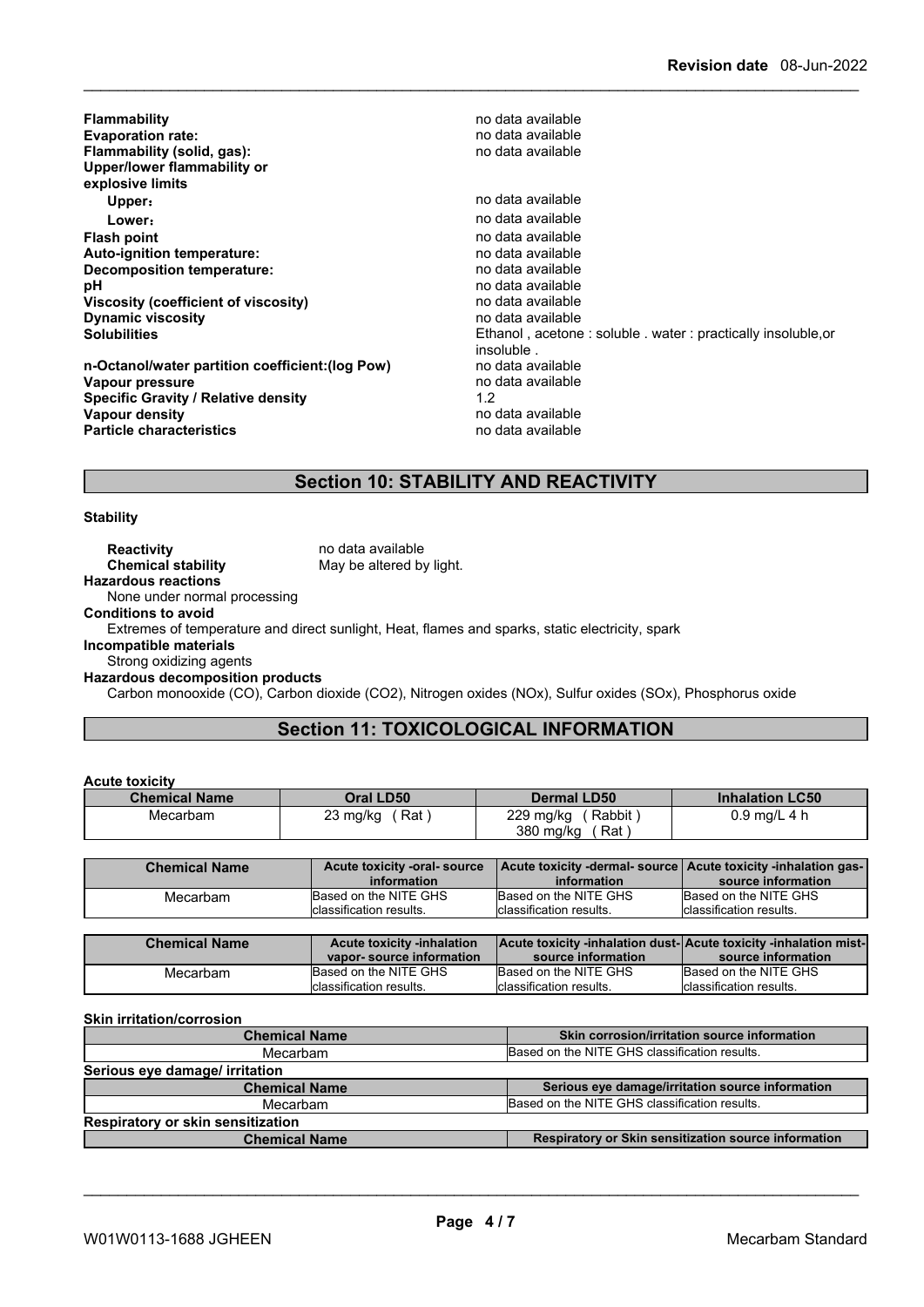| Mecarbam                              |            | Based on the NITE GHS classification results. |                                             |                     |
|---------------------------------------|------------|-----------------------------------------------|---------------------------------------------|---------------------|
| <b>Reproductive cell mutagenicity</b> |            |                                               |                                             |                     |
| <b>Chemical Name</b>                  |            |                                               | germ cell mutagencity source information    |                     |
| Mecarbam                              |            | Based on the NITE GHS classification results. |                                             |                     |
| <b>Carcinogenicity</b>                |            |                                               |                                             |                     |
| <b>Chemical Name</b>                  |            |                                               | Carcinogenicity source information          |                     |
| Mecarbam                              |            | Based on the NITE GHS classification results. |                                             |                     |
|                                       |            |                                               |                                             |                     |
| <b>Chemical Name</b>                  | <b>NTP</b> | <b>IARC</b>                                   | <b>ACGIH</b>                                | <b>JSOH (Japan)</b> |
| Mecarbam                              |            | Group 2A                                      |                                             |                     |
| 2595-54-2                             |            |                                               |                                             |                     |
| <b>Reproductive toxicity</b>          |            |                                               |                                             |                     |
| <b>Chemical Name</b>                  |            |                                               | Reproductive toxicity source information    |                     |
| Mecarbam                              |            | Based on the NITE GHS classification results. |                                             |                     |
| <b>STOT-single exposure</b>           |            |                                               |                                             |                     |
| <b>Chemical Name</b>                  |            |                                               | STOT -single exposure- source information   |                     |
| Mecarbam                              |            | Based on the NITE GHS classification results. |                                             |                     |
| <b>STOT-repeated exposure</b>         |            |                                               |                                             |                     |
| <b>Chemical Name</b>                  |            |                                               | STOT -repeated exposure- source information |                     |
| Mecarbam                              |            | Based on the NITE GHS classification results. |                                             |                     |
| <b>Aspiration hazard</b>              |            |                                               |                                             |                     |
| <b>Chemical Name</b>                  |            |                                               | <b>Aspiration Hazard source information</b> |                     |
| Mecarbam                              |            | Based on the NITE GHS classification results. |                                             |                     |
|                                       |            |                                               |                                             |                     |

### **Section 12: ECOLOGICAL INFORMATION**

**Ecotoxicity** No information available

#### **Other data**

| <b>Chemical Name</b> | Short-term (acute) hazardous to the<br>aquatic environment source<br>information | Long-term (chronic) hazardous to the<br>aquatic environment source<br>information |
|----------------------|----------------------------------------------------------------------------------|-----------------------------------------------------------------------------------|
| Mecarbam             | Based on the NITE GHS classification                                             | Based on the NITE GHS classification                                              |
|                      | results.                                                                         | lresults.                                                                         |

**Persistence and degradability** No information available<br>**Bioaccumulative potential** No information available **Bioaccumulative potential Mobility in soil**<br> **Hazard to the ozone laver** Mo information available **Hazard** to the ozone layer

### **Section 13: DISPOSAL CONSIDERATIONS**

#### **Waste from residues**

Disposal should be in accordance with applicable regional, national and local laws and regulations. **Contaminated container and contaminated packaging**

Disposal should be in accordance with applicable regional, national and local laws and regulations.

### **Section 14: TRANSPORT INFORMATION**

**ADR/RID**<br>**UN number** UN3018 **UN** number **UN classfication** 6.1 **Subsidiary hazard class Packing group**<br> **Marine pollutant Example 2018 I** Not applicable **Marine** pollutant

**Proper shipping name:** Organophosphorus pesticide, liquid, toxic (Mecarbam)

#### **IMDG**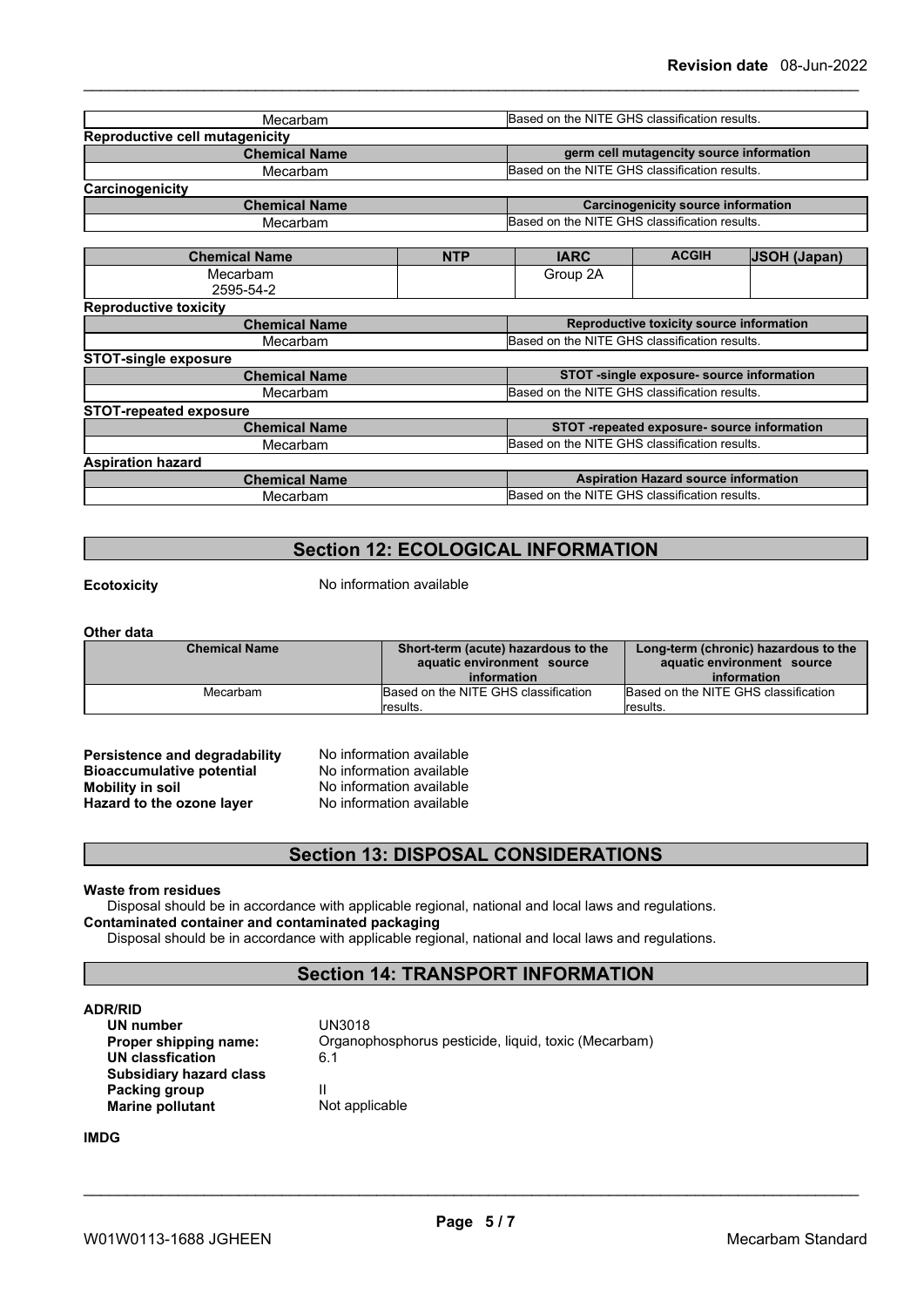| UN number<br>Proper shipping name:<br>UN classfication<br><b>Subsidiary hazard class</b><br><b>Packing group</b><br><b>Marine pollutant (Sea)</b><br>Transport in bulk according to<br>Annex II of MARPOL 73/78 and<br>the IBC Code<br>IATA | UN3018<br>Organophosphorus pesticide, liquid, toxic (Mecarbam)<br>6.1<br>Ш<br>Not applicable<br>No information available |
|---------------------------------------------------------------------------------------------------------------------------------------------------------------------------------------------------------------------------------------------|--------------------------------------------------------------------------------------------------------------------------|
| UN number                                                                                                                                                                                                                                   | UN3018                                                                                                                   |
| Proper shipping name:                                                                                                                                                                                                                       | Organophosphorus pesticide, liquid, toxic (Mecarbam)                                                                     |
| UN classfication                                                                                                                                                                                                                            | 6.1                                                                                                                      |
| <b>Subsidiary hazard class</b>                                                                                                                                                                                                              |                                                                                                                          |
| Packing group                                                                                                                                                                                                                               | Ш                                                                                                                        |
| <b>Environmentally Hazardous</b><br><b>Substance</b>                                                                                                                                                                                        | Not applicable                                                                                                           |

## **Section 15: REGULATORY INFORMATION**

| International Inventories<br><b>EINECS/ELINCS</b><br><b>TSCA</b>                            | Listed                                                                                                                                  |
|---------------------------------------------------------------------------------------------|-----------------------------------------------------------------------------------------------------------------------------------------|
| Japanese regulations                                                                        |                                                                                                                                         |
| <b>Fire Service Act</b>                                                                     | Category IV, Class IV petroleums, dangerous grade 3                                                                                     |
| <b>Poisonous and Deleterious</b>                                                            | Deleterious Substances 2nd, Grade                                                                                                       |
| <b>Substances Control Law</b>                                                               |                                                                                                                                         |
| Industrial Safety and Health Act Not applicable                                             |                                                                                                                                         |
| Regulations for the carriage                                                                | Toxic Substances - Poison (Ordinance Art.3, Ministry of Transportation Ordinance                                                        |
| and storage of dangerous<br>goods in ship                                                   | Regarding Transport by Ship and Storage, Attached Table 1)                                                                              |
| <b>Civil Aeronautics Law</b>                                                                | Toxic and Infectious Substances (Ordinance Art. 194, MITL Nortification for Air<br>Transportation of Explosives etc., Attached Table 1) |
| <b>Marine Pollution Prevention</b><br>Law                                                   | Marine pollutants (P and PP substances)                                                                                                 |
| <b>Pollutant Release and Transfer Not applicable</b><br><b>Register Law</b><br>(~2023.3.31) |                                                                                                                                         |
| <b>Export Trade Control Order</b>                                                           | Not applicable                                                                                                                          |

| Chemical Name                | Poisonous and Deleterious<br>Substances Control Law | Industrial Safety and Health Act   Pollutant Release and Transfer<br>Substances<br>(Law Art 57-2)<br>$(-2024.3.31)$ | Register Law<br>$(-2023.3.31)$ |  |
|------------------------------|-----------------------------------------------------|---------------------------------------------------------------------------------------------------------------------|--------------------------------|--|
| Mecarbam<br>2595-54-2 (98.0) | Applicable                                          |                                                                                                                     |                                |  |

### **Section 16: OTHER INFORMATION**

| Key literature references and<br>sources for data etc. | NITE: National Institute of Technology and Evaluation (JAPAN)<br>http://www.safe.nite.go.jp/japan/db.html<br><b>IATA dangerous Goods Regulations</b><br>RTECS: Registry of Toxic Effects of Chemical Substances<br>Japan Industrial Safety and Health Association GHS Model SDS<br>Dictionary of Synthetic Oraganic Chemistry, SSOCJ, Koudansha Scientific Co.Ltd.<br>Chemical Dictionary, Kyouritsu Publishing Co., Ltd. |  |
|--------------------------------------------------------|---------------------------------------------------------------------------------------------------------------------------------------------------------------------------------------------------------------------------------------------------------------------------------------------------------------------------------------------------------------------------------------------------------------------------|--|
|                                                        | etc                                                                                                                                                                                                                                                                                                                                                                                                                       |  |

#### **Disclaimer**

This SDS is according to JIS Z 7253: 2019. The information provided in this Safety Data Sheet is correct to the best of our